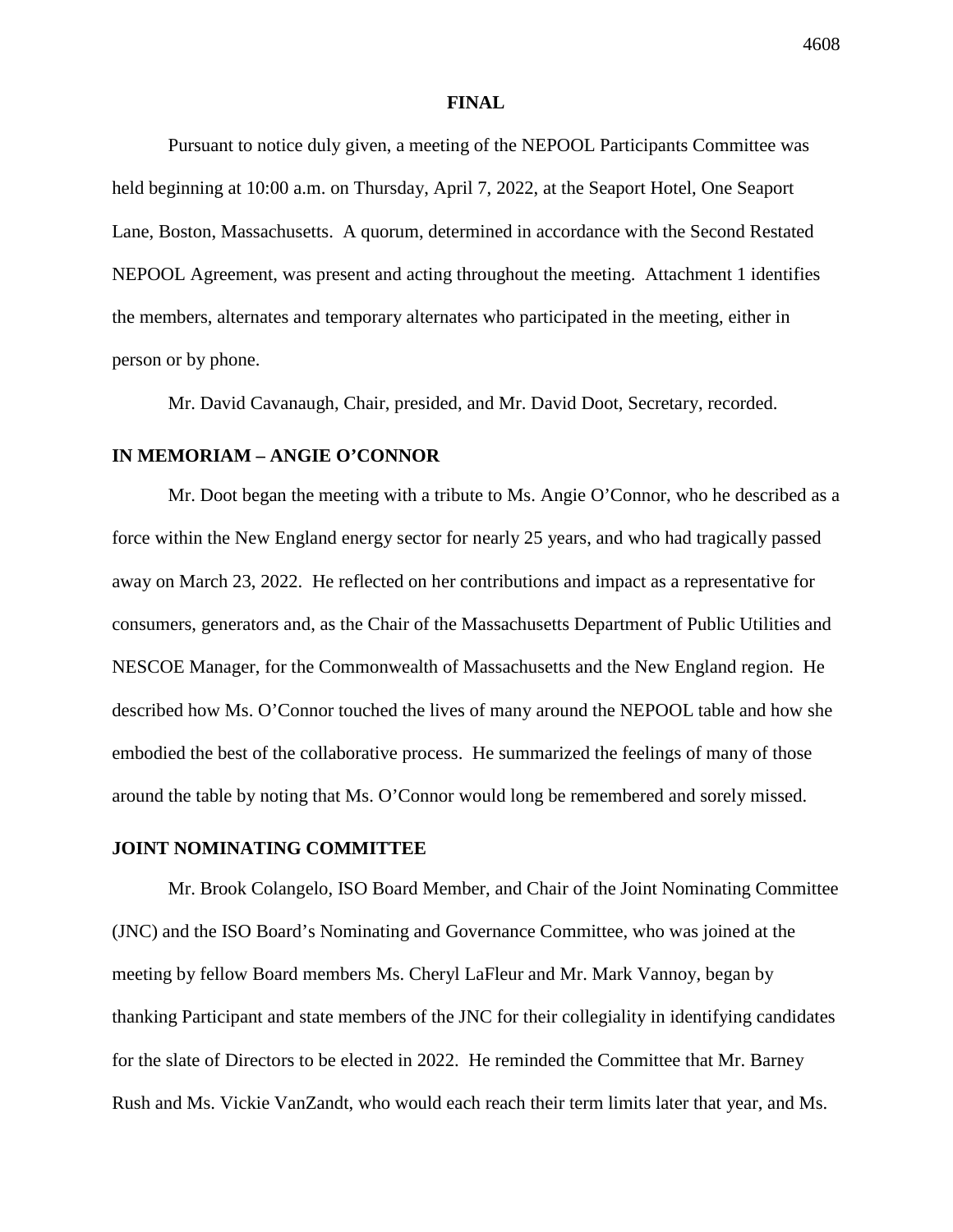LaFleur was eligible for re-election to a second term. In anticipation of those retirements, the Board was temporarily expanded by one Board member in 2021, with the expectation that only one seat vacated at the end of 2022 would be filled by a new member, thereby restoring the Board to its original number of members. At the JNC's first meeting in January for the 2022 cycle, the JNC agreed to seek candidates based on two main characteristics - leadership and diversity. The JNC worked with Russell Reynolds, identified four possible candidates and interviewed those candidates on March 24 and 25. From those interviews, the JNC had identified its preference for a candidate to fill the one seat that would open by Board member retirement. Information regarding that preference and the potential candidate had been shared confidentially with Sector members.

Turning to the candidacy for re-election of Ms. LaFleur, Mr. Colangelo summarized Ms. LaFleur's roles and accomplishments during her first Board term, including her service as current ISO Board Chair. He spoke highly of her leadership and her ability efficiently and effectively to draw out the views of all while maintaining progress in moving through important Board discussions and challenges. He highlighted her time commitment, dedication and continuous communications with the Board.

Following that summary, Mr. Colangelo introduced Ms. Cheryl LaFleur and invited her to offer her thoughts and comments. Ms. LaFleur provided an overview of her background and previous professional experience. She proceeded to describe her perspectives from her first term as a Board member and her views on the work facing the region ahead. She noted the challenges and opportunities that would come with the change in more than half the elected Board members in a span of three years and with the region's transition to a lower carbon future. She acknowledged the significance and value of the NEPOOL process, emphasizing the importance of effectively tackling challenges collectively, particularly in the face of the pressure and stress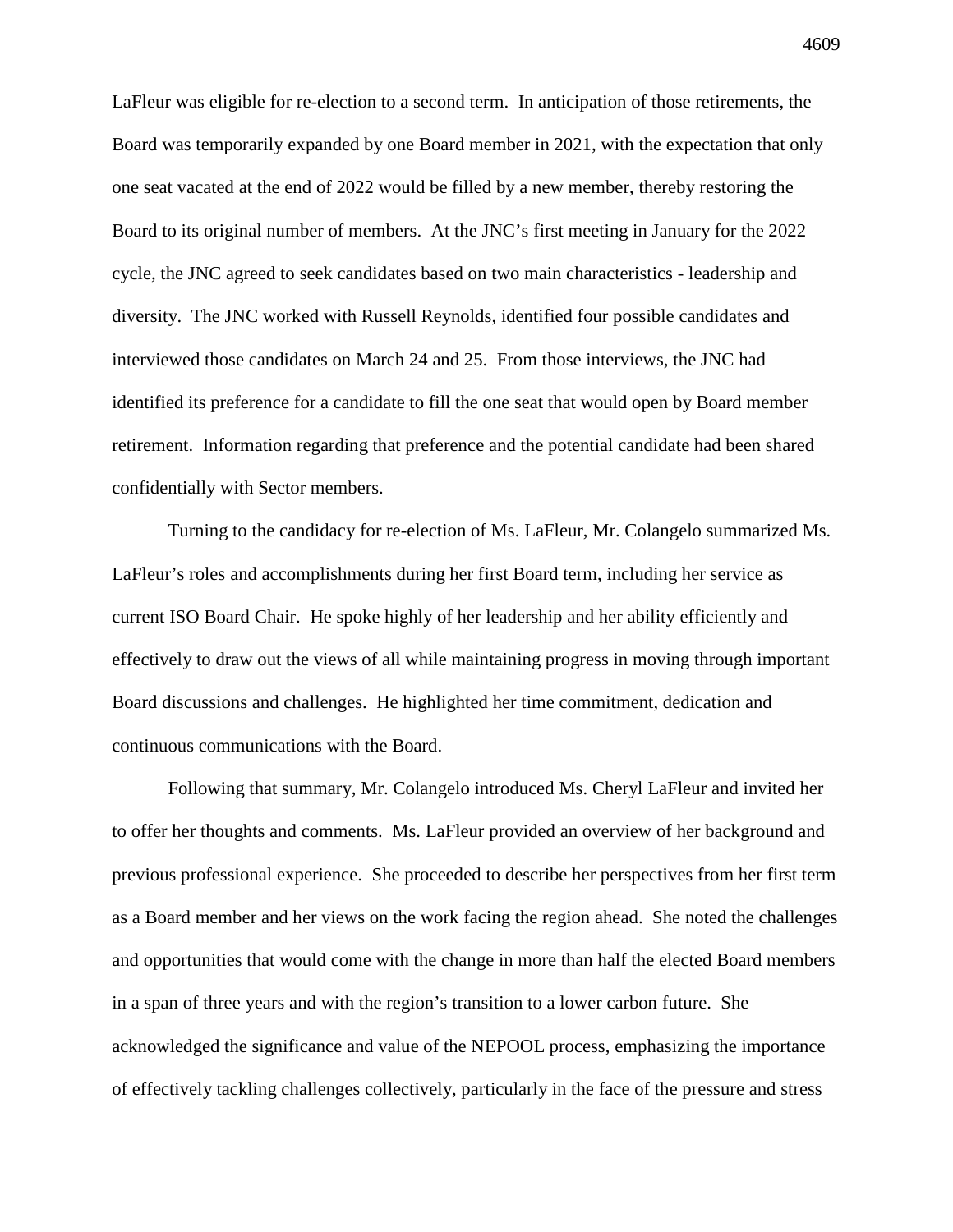being imposed by the volume and significance of the markets and infrastructure efforts underway.

Following these remarks, the Chair invited questions from the members. In response to the subsequent questions, Ms. LaFleur highlighted the many challenges the region faces over the next few years and the need to work together to prioritize and focus on key issues. She indicated that discussions with Sectors were especially effective when the Sector focused its discussion on the two or three highest priority issues from that Sector's perspective. Ms. LaFleur then left the meeting.

Noting that there would be an opportunity at the end of the meeting to provide confidential feedback on Ms. LaFleur's proposed candidacy, Mr. Cavanaugh invited any last comments or questions. A representative for the New Hampshire Office of the Consumer Advocate (NH OCA) objected to the requirement that the identity of, and information concerning, new candidates for election to the Board be held in confidence until those candidates are elected by the ISO Board, noting the NH OCA view that such a limitation hinders selection of appropriate candidates. A member also voiced his continued objection to the requirement in the Participants Agreement that NEPOOL vote on a nominated slate of candidates each year rather than on individual candidates.

Following discussion, Mr. Cavanaugh urged members to provide their JNC representatives their input on the candidacy of Ms. LaFleur and the new nominee conditionally identified by the JNC. He indicated that the JNC would consider feedback and following the ongoing background check of the potential new nominee, the JNC-recommended slate would be presented confidentially to the Committee for discussion in executive session and vote by ballot at its May 5 meeting.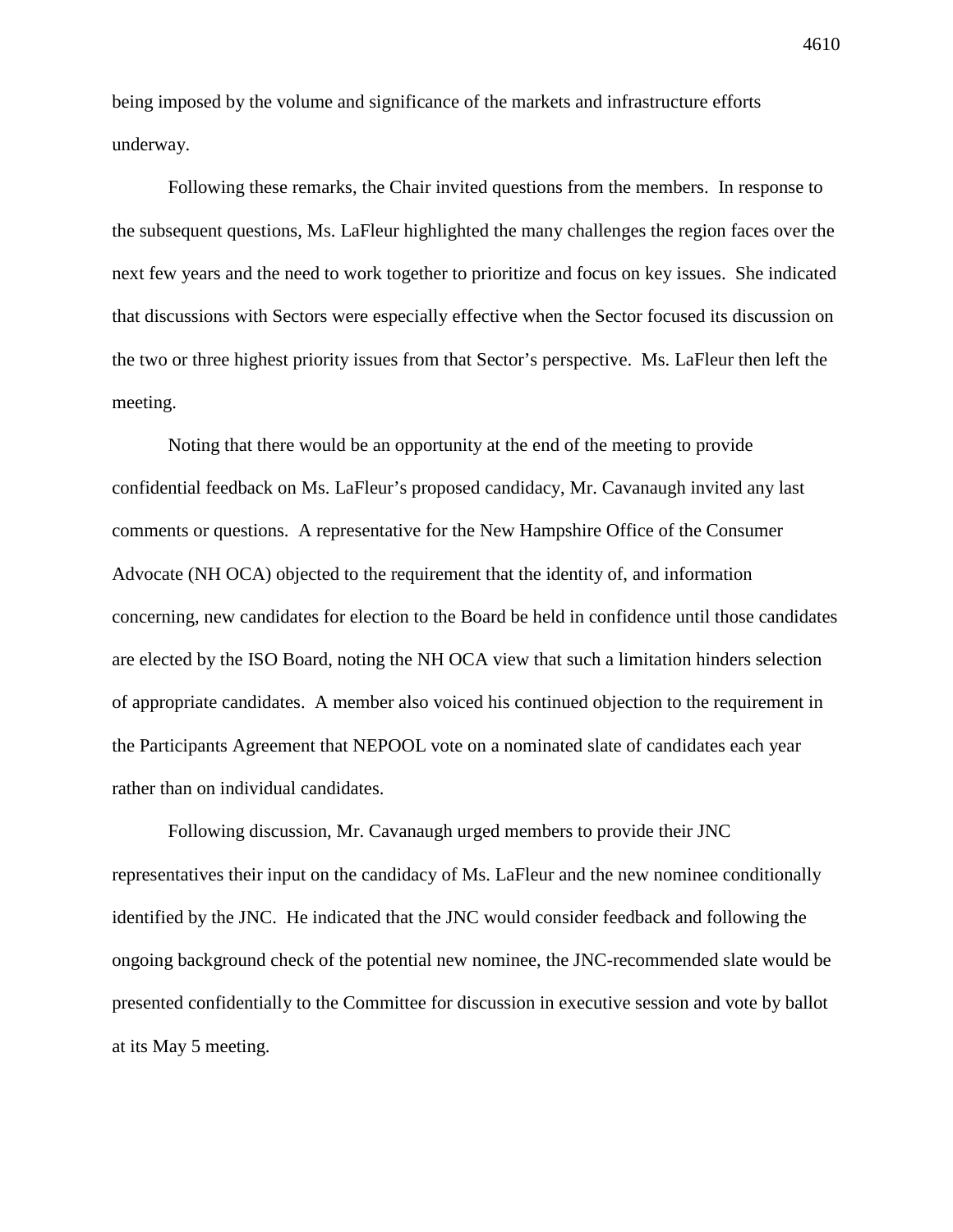# **APPROVAL OF MARCH 3, 2022 MEETING MINUTES**

Mr. Cavanaugh referred the Committee to the preliminary minutes of the March 3, 2022 meeting, as circulated and posted in advance of the meeting. Following motion duly made and seconded, the preliminary minutes of that meeting were unanimously approved as circulated.

### **CONSENT AGENDA**

Mr. Cavanaugh referred the Committee to the Consent Agenda that was circulated and posted in advance of the meeting. Following motion duly made and seconded, the Consent Agenda was unanimously approved as circulated.

# **ISO CEO REPORT**

In Mr. Gordon van Welie's absence, Mr. Cavanaugh referred the Committee to the summary of the ISO Board and Board Committee meetings that had occurred since the March 3 Participants Committee meeting and which had been circulated and posted in advance of the meeting. In response to a question about the ISO's plan to address ISO staffing vacancies, Ms. Maria Gulluni, ISO Vice President and General Counsel, noted the recent release of a comprehensive report about this topic. She reported that staff had been hired to assist with the recruitment process and that staff had been working with colleges and universities in support of internships and full-time job placement. She noted that the Legal Department was fully staffed and Market Developments had made significant hiring strides. There were no additional questions or comments.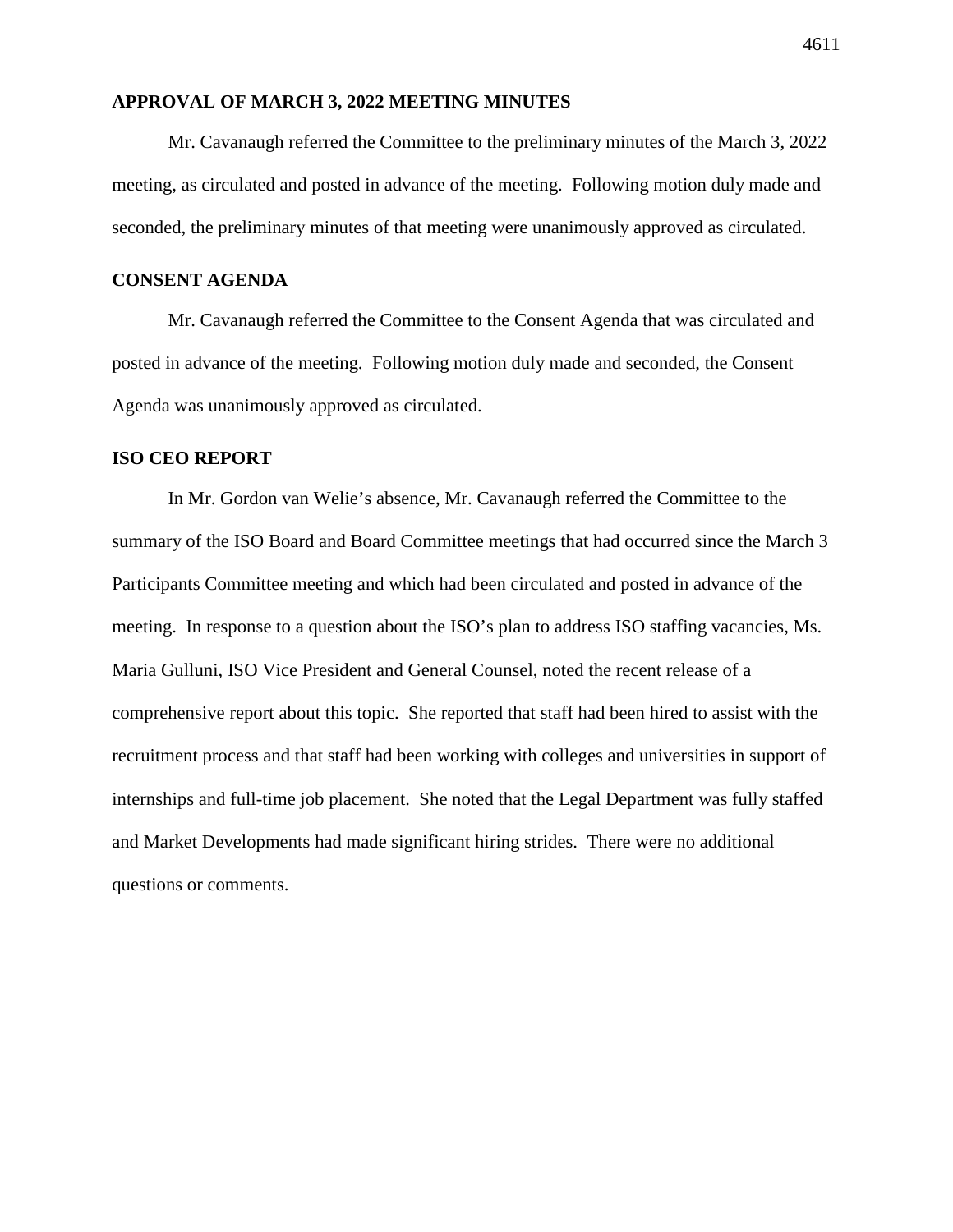# **ISO COO REPORT**

#### *Operations Highlights Report*

Dr. Vamsi Chadalavada, ISO Chief Operating Officer (COO), began by referring the Committee to the April COO report, which had been circulated and posted in advance of the meeting. Dr. Chadalavada noted that the data in the report was through March 30, 2022, unless otherwise noted. The report highlighted: (i) Energy Market value for March 2022 was \$703 million, down \$514 million from the updated February 2022 value and up \$330 million from March 2021; (ii) March 2022 average natural gas prices were 54% lower than February average prices; (iii) average Real-Time Hub Locational Marginal Prices (LMPs) for March (\$66.67/MWh) were 39% lower than February averages; (iv) average March 2022 natural gas prices and Real-Time Hub LMPs over the period were both up 98% from March 2021 average prices; (v) average Day-Ahead cleared physical energy during peak hours as percent of forecasted load was 100.8% during March (up from the 99.3% reported for February), with the minimum value for the month of 94.3% on March 13; and (vi) Daily Net Commitment Period Compensation (NCPC) payments for March totaled \$4.0 million, which was unchanged from February 2022 and up \$1.8 million from March 2021. February NCPC payments, which were 0.6% of total Energy Market value, were comprised of \$3.8 million in first contingency payments (down \$9,000 from February 2022) and \$202,000 in second contingency payments.

Discussing the status of transmission outages in the region, Dr. Chadalavada noted that line 329 (Frost Bridge to Southington) would be out from April 11 to April 30 and would restrict imports from New York to New England to 1,100 MW. The line 329 outage would overlap in time with the outage on line NY-2-AN (Alps to New Scotland) in New York.

Dr. Chadalavada discussed system operations on March 29, 2022, when the system experienced unexpectedly high morning prices. He reviewed slides summarizing system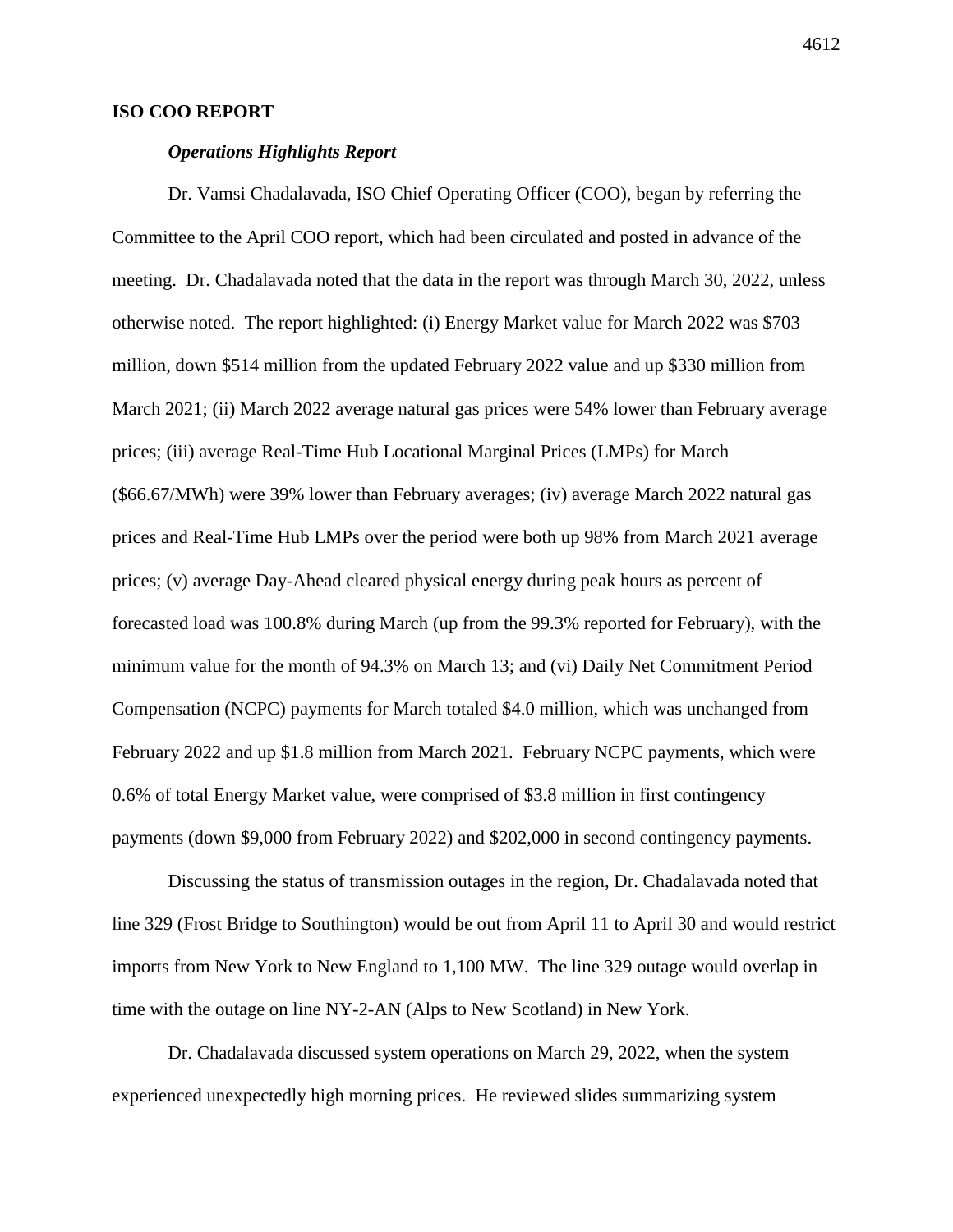conditions and expectations going into the morning, forecast versus actual load and temperature, generator outages and reductions (roughly half were related to natural gas pipeline pressure issues), operator actions in response to the conditions, and the resulting LMPs and reserve pricing.

In response to questions on the March 29 summary, Dr. Chadalavada generally agreed that overall system posture would have been different had there been the possibility for cooptimized replacement, energy imbalance and/or generation contingency reserves scheduled Day-Ahead. He reminded the Committee of the challenges that arise because of differences in gas and electric market alignments, and how the ISO tries to account for those differences. He concurred with a member's assessment that total energy prices would have been more in line with those experienced in the rest of the country had there been additional natural gas transmission capacity into New England. He provided additional information on the curtailments of gas-fired generators, noting the differences between the higher overnight dispatch amounts (for which additional gas nominations could not be made) and the Day-Ahead commitments. He explained that the steep morning ramp up and down was generally consistent with New England usage patterns (which had nearly, but not quite completely, returned to prepandemic patterns) and was not at that time of the day materially impacted by behind-the-meter solar photovoltaic resources. Finally, Dr. Chadalavada said that the extent to which the issues experienced on March 29 would have dissipated had some of the curtailed units been dual-fuel and in a position to switch to oil was not perfectly clear. At a member's request, he committed to explore and report back at the May meeting whether a distinction in Real-Time on-line reporting could be made between capacity from gas-only and dual-fuel units.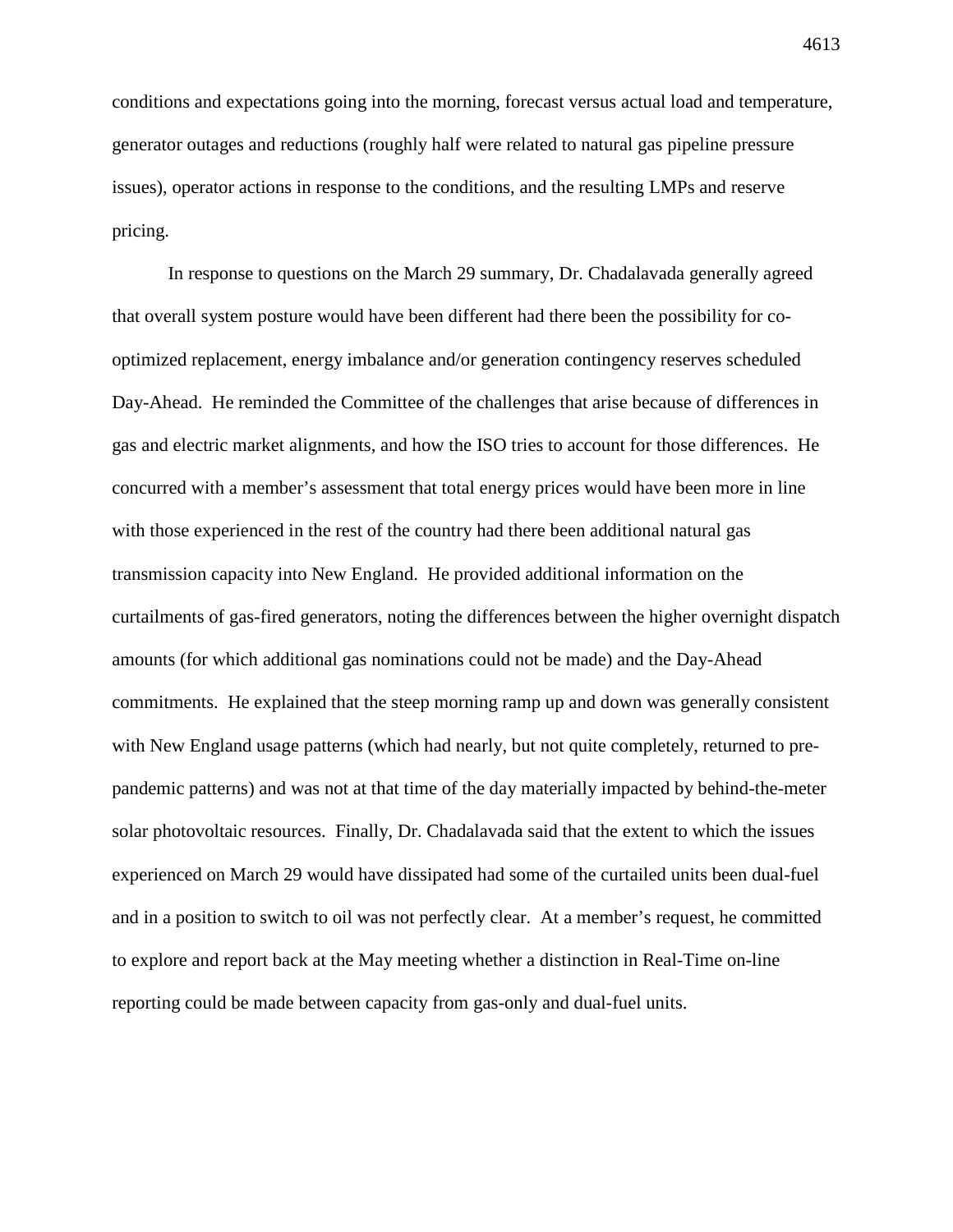# *Winter 2021-22 Operations Report*

Dr. Chadalavada referred the Committee to the 2021-22 Winter Operations report, which had been circulated and posted in advance of the meeting. He highlighted the following: (i) the New England average winter temperature was 1.0°F above average, consistent with the National Oceanic and Atmospheric Administration's (NOAA's) seasonal outlook of above-average temperatures; (ii) overall energy demand (approximately 30 GWh) was similar to Winter 2020- 21 and the most recent 5-year average, with actual peak load (19,623 MW) consistent with that forecasted (19,710 MW); (iii) there were no operational issues due to reductions in natural gas availability; (iv) a significant amount of fuel oil was utilized in January and early February (the ISO estimated that approximately 48% of fuel oil that was utilized throughout the winter had been replenished); (v) surplus generating capacity was available throughout the winter (there were no OP-4 (Capacity Deficiency) or OP-21 (Energy Alert or Energy Emergency) actions implemented during Winter 2021-22); and (vi) the ISO would continue to closely monitor global fuel markets, stored energy inventories, and weather forecasts in preparation for Winter 2022-23. To ensure preparedness, the ISO would work closely with transmission and distribution owners prior to Winter 2022-23 to conduct for the first time a tabletop exercise to evaluate existing operational processes and communication protocols that would be used during an energy emergency.

In response to a questions about oil use and replenishment, Dr. Chadalavada confirmed that replenishment occurred during the Winter, with 72% of the replacement No. 2 distillate fuel oil and 25% No. 6 light residual fuel oil. When asked about liquefied natural gas (LNG) sendout, Dr. Chadalavada confirmed it included the cumulative LNG injection expected plus the three additional cargos received in 2022.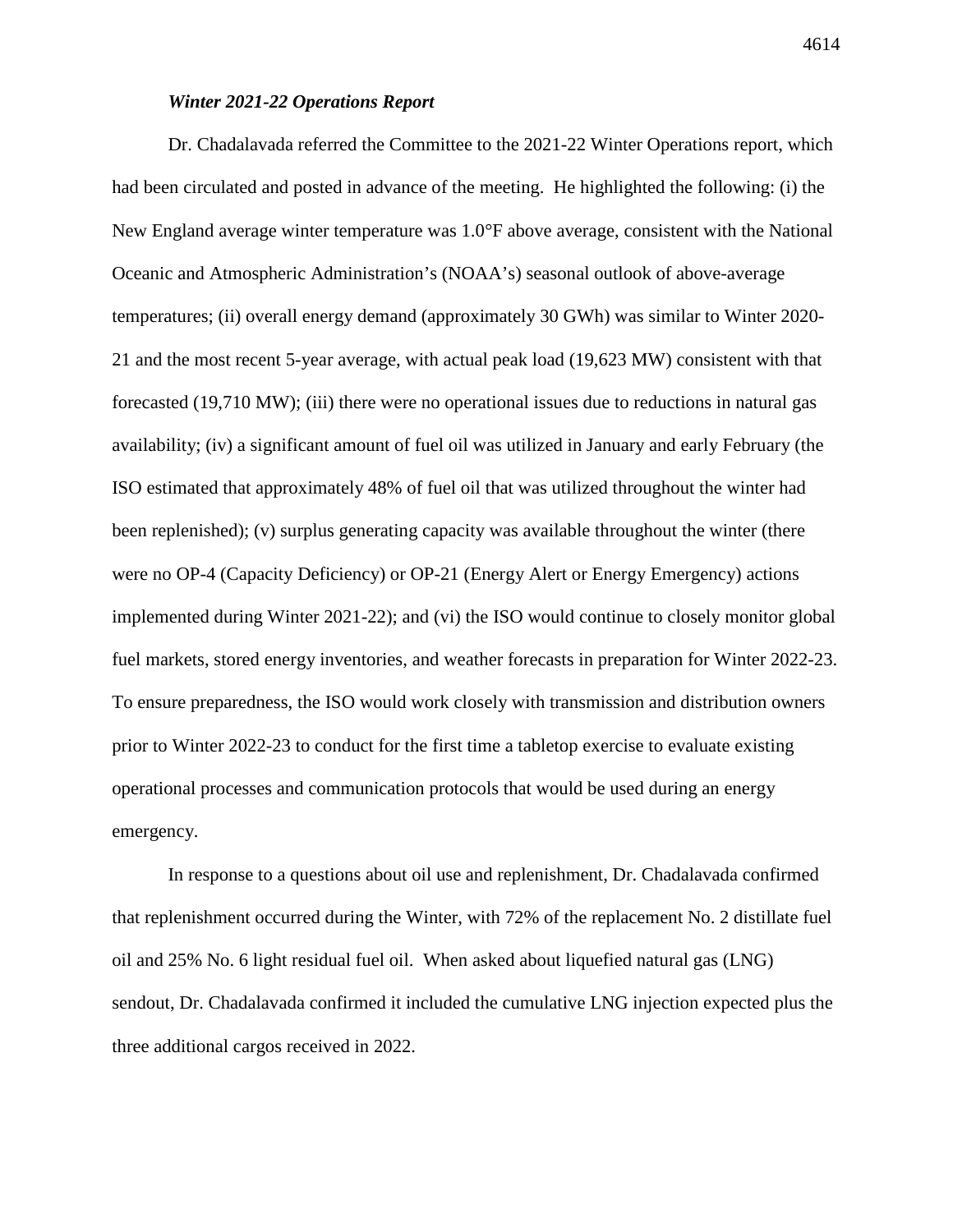Dr. Chadalavada then discussed the uncertainty of energy adequacy in the future and the challenges extreme weather changes would present. He referred to the project the ISO had undertaken with the Electric Power Research Institute (EPRI), encouraging Participant involvement. He was hopeful that the project, following Participant and State representative input, would provide a foundation for future courses of action. He confirmed that the ISO would not be doing an oil program, especially given the time frame and the use of the Mystic unit.

### **2022 ANNUAL WORK PLAN UPDATE**

Next, Dr. Chadalavada referred the Committee to the 2022 Annual Work Plan update, which had been circulated and posted in advance of the meeting. He began by providing an update on the two market anchor projects -- Resource Capacity Accreditation (RCA) and Day-Ahead Ancillary Services. He reported that the RCA project would proceed as one initiative for FCA 19 rather than in two phases (for FCAs 18 and 19) as presented in the 2022 Annual Work Plan that was circulated last fall. The ISO expected to begin discussions on the RCA project in late-Q2/early-Q3, with plans for a detailed design to be defined by end of 2022. The ISO planned to file market rules reflecting a detailed design with the FERC by Q4 2023 for FCA 19.

Turning to the Day-Ahead Ancillary Services project, Dr. Chadalavada reported that the ISO was planning to outline major project components and timing with stakeholders in early Q2 2022. Discussions with stakeholders on design proposal would begin in Q4 and extend through 2023, with a FERC filing planned also by Q4 2023. He noted that, as previously indicated, the ISO planned to decouple the implementation timing from FCA 19 (the 2028-2029 Capacity Commitment Period), targeting implementation at the end of 2024 or the beginning of 2025.

Addressing the Pathways to the Future Grid efforts, he said that the ISO planned to issue the final report in April. Once that report was finalized, the ISO would seek consensus with the Participants and the States on a preferred pathway. He noted the particular importance of State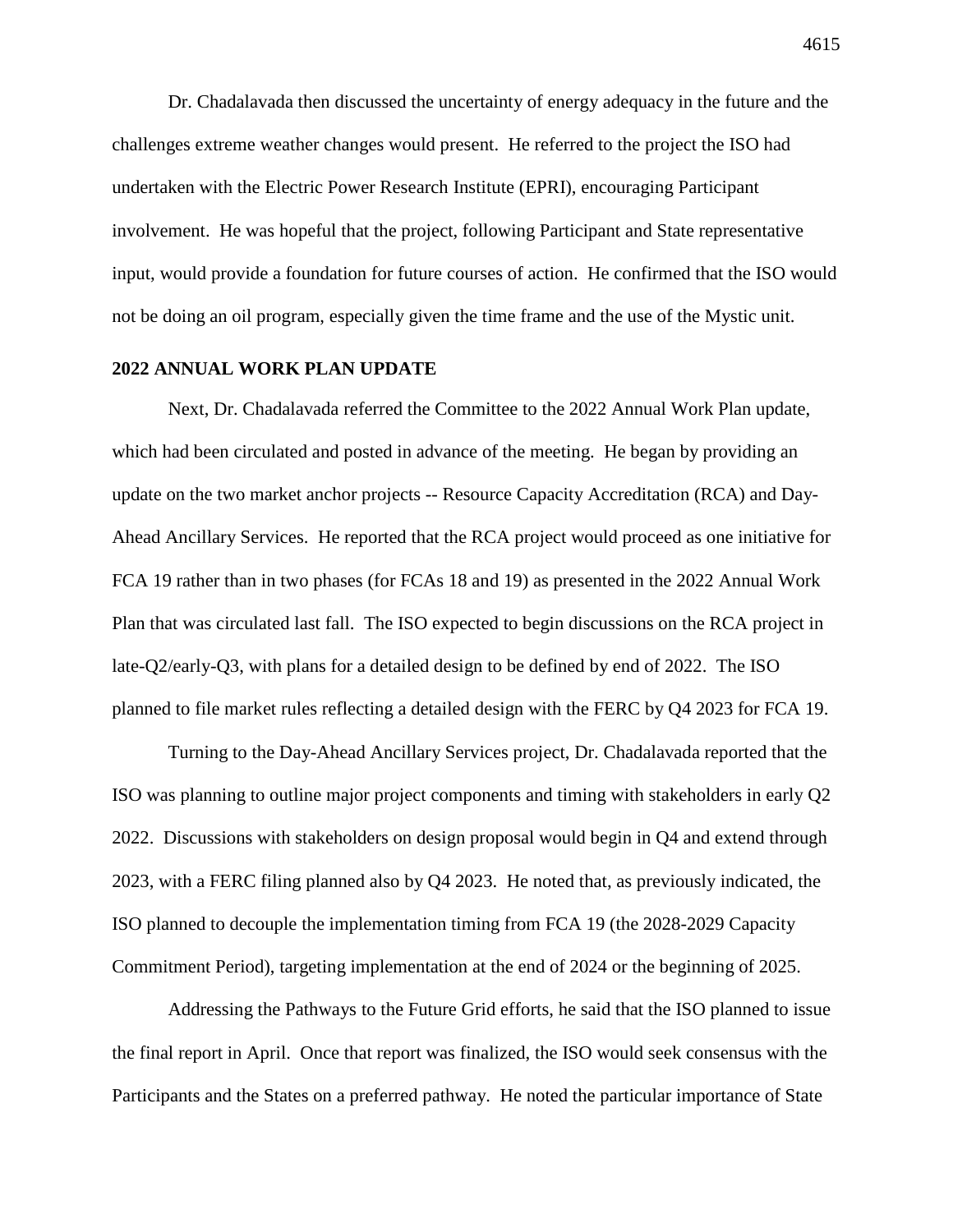input and participation in the assignment of roles and responsibilities given the overarching environmental and other objectives outside the scope of the ISO's mission.

Dr. Chadalavada then addressed the importance of priorities over the next 18 months. He noted that setting and sticking to priorities was critical to the ability to get all of the projects accomplished. He said that specific stakeholder requests had been collected, evaluated and the following projects included in the work plan: (i) return to service/retirement reforms; (ii) capacity resource performance; (iii) non-commercial financial assurance revisions; and (iv) the publication of public information from overlapping impact studies.

In response to questions and comments, Dr. Chadalavada added additional insight into the timing, sub-segments (concepts, details, impact analysis, and FERC filing) and opportunities for feedback and discussion during the RCA project. He acknowledged the importance and the complexity of the capacity resource performance issues. He confirmed that de-list bid price flexibility and the return to service/mothball efforts were not being linked and were on separate tracks. Dr. Chadalavada expressed confidence that the solar Do-Not-Exceed (DNE) dispatch project would be implemented as scheduled in Q2 of 2023. He re-emphasized the importance of focusing priorities and the process for establishing or confirming those priorities.

#### **LITIGATION REPORT**

Mr. David Doot referred the Committee to the April 5 Litigation Report that had been circulated and posted before the meeting. He highlighted the following litigation-related developments since the March 3 Report:

- (i) The filing of and comments on the region's Order 2222 compliance filing;
- (ii) The filing to eliminate the Minimum Offer Price Rule;

(iii) The FERC's denial of the waiver request by South Wrentham regarding closure of its availability window for participation in FCA 17;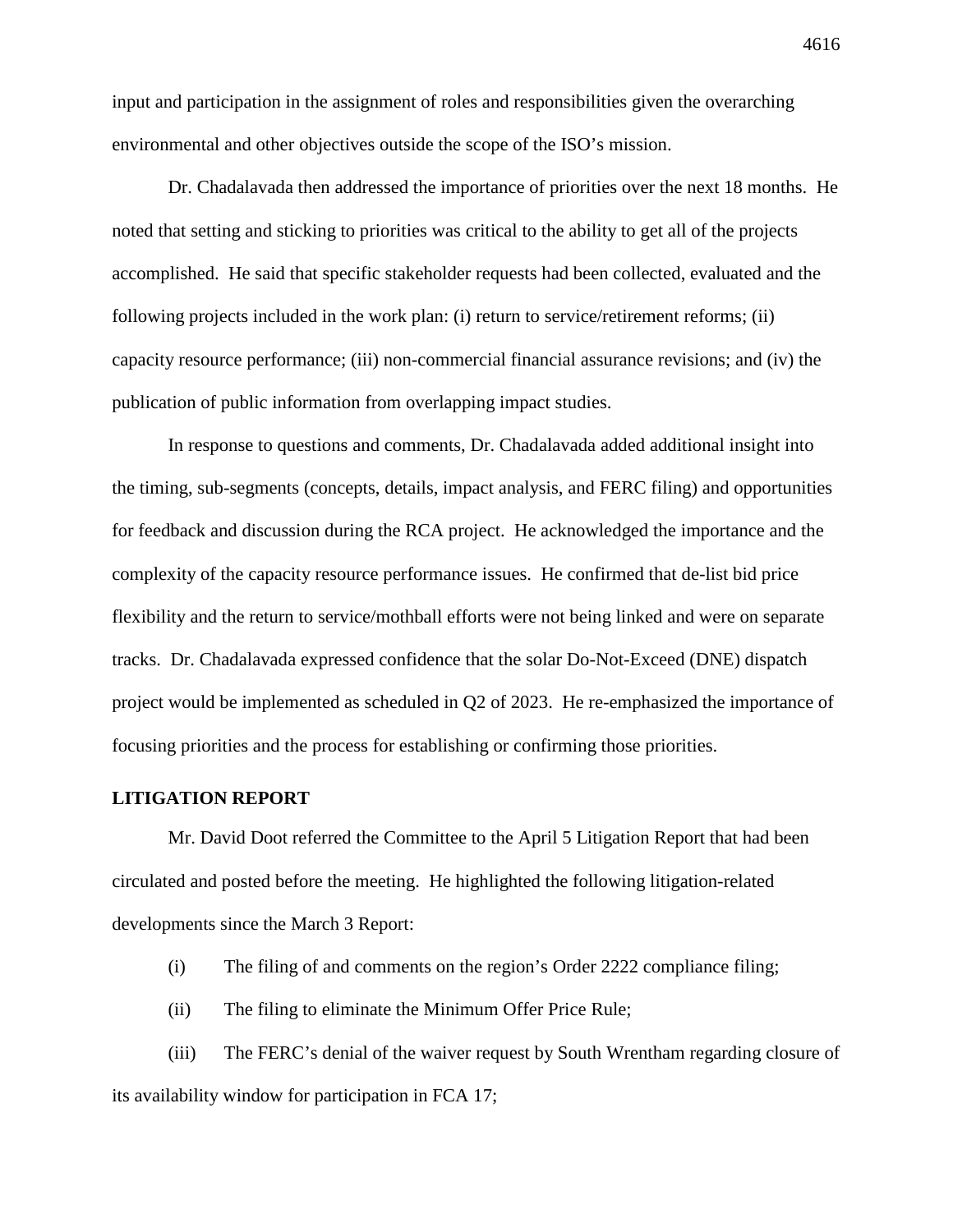(iv) The FERC's acceptance of the ISO's Exigent Circumstances filing, without change or condition;

(v) The filing of the FCA 16 auction results;

(vi) The complaint, filed by RENEW Northeast and the American Clean Power Association, urging the FERC to direct the establishment of new capacity requirements for certain types of resources and changes how they will be treated, with the ISO's response and replies due by April 14; and

(vii) The denial by the US Court of Appeals for the DC Circuit of LS Power's petition for review of the FERC's order accepting the ISO's implementation of Order 1000 exemptions for immediate need reliability projects.

# **COMMITTEE & OTHER REPORTS**

*Markets Committee (MC)*. Mr. William Fowler, the MC Vice-Chair, reported that the MC would meet virtually on April 12. Materials had been posted for that meeting and included a memo from Mr. Mark Karl regarding the Day‐Ahead Ancillary Services project. He noted that the meeting would include an overview of the stakeholder schedule, and he requested that members review the material prior to the meeting. He added that CPV's financial assurance proposal would also be discussed at that meeting.

*Transmission Committee (TC)*. Mr. José Rotger, the TC Vice-Chair, reported that the next TC meeting was scheduled for April 14 and would include a discussion regarding allowing storage resource solutions to be selected for transmission and planning needs, Tariff redlines for the Order 881 compliance filing, which required owners to provide ambient air adjustment on transmission line ratings, and redlines to Schedules 22 and 23, to require all distribution projects to go through the state jurisdictional interconnection process. He urged members to respond to the Survey Monkey request regarding planned attendance for that in-person meeting.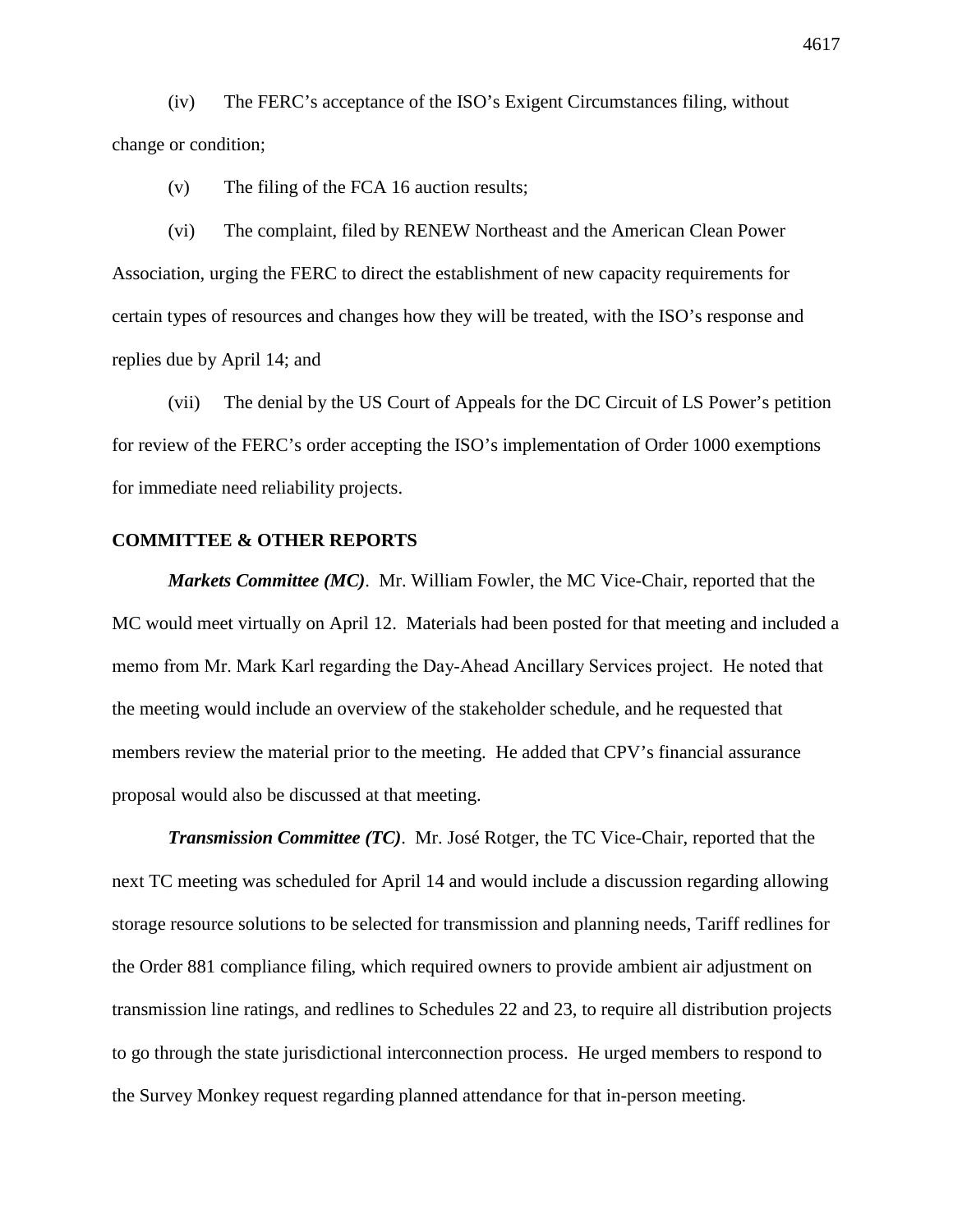*Reliability Committee (RC)*. Mr. Robert Stein, the RC Vice-Chair, reported that the next regularly-scheduled RC meeting would take place in person on April 27 and would include a discussion of the FCA 16 results filling and the final determination of capacity zones for FCA 18.

*Budget & Finance (B&F) Subcommittee.* Mr. Thomas Kaslow, Subcommittee Chair, reported that the next B&F Subcommittee meeting was scheduled for April 21 and would include a discussion on the CPV financial assurance proposal.

*NESCOE.* Ms. Heather Hunt reported that the Pathways conversation began with the ISO Board's interest in carbon pricing and the study was requested to assist with the further assessment of the region's future needs. She expressed her appreciation for the sensitivity to the governance surrounding the topic.

### **ADMINISTRATIVE MATTERS**

Looking ahead, Mr. Cavanaugh noted that the next Future Grid Pathways Study meeting was scheduled to take place on April 26 at the AC Hotel in Worcester, MA. The Participants Committee was scheduled to meet at the Seaport Hotel in Boston on May 5 for its monthly business.

Mr. Doot indicated that information about the Participants Committee Summer Meeting, which was scheduled for June 21-23 at the Samoset Resort in Rockport, Maine, would be released soon. He urged members to make their reservations early and encouraged members to bring their families given the long hiatus since the last in-person Summer Meeting.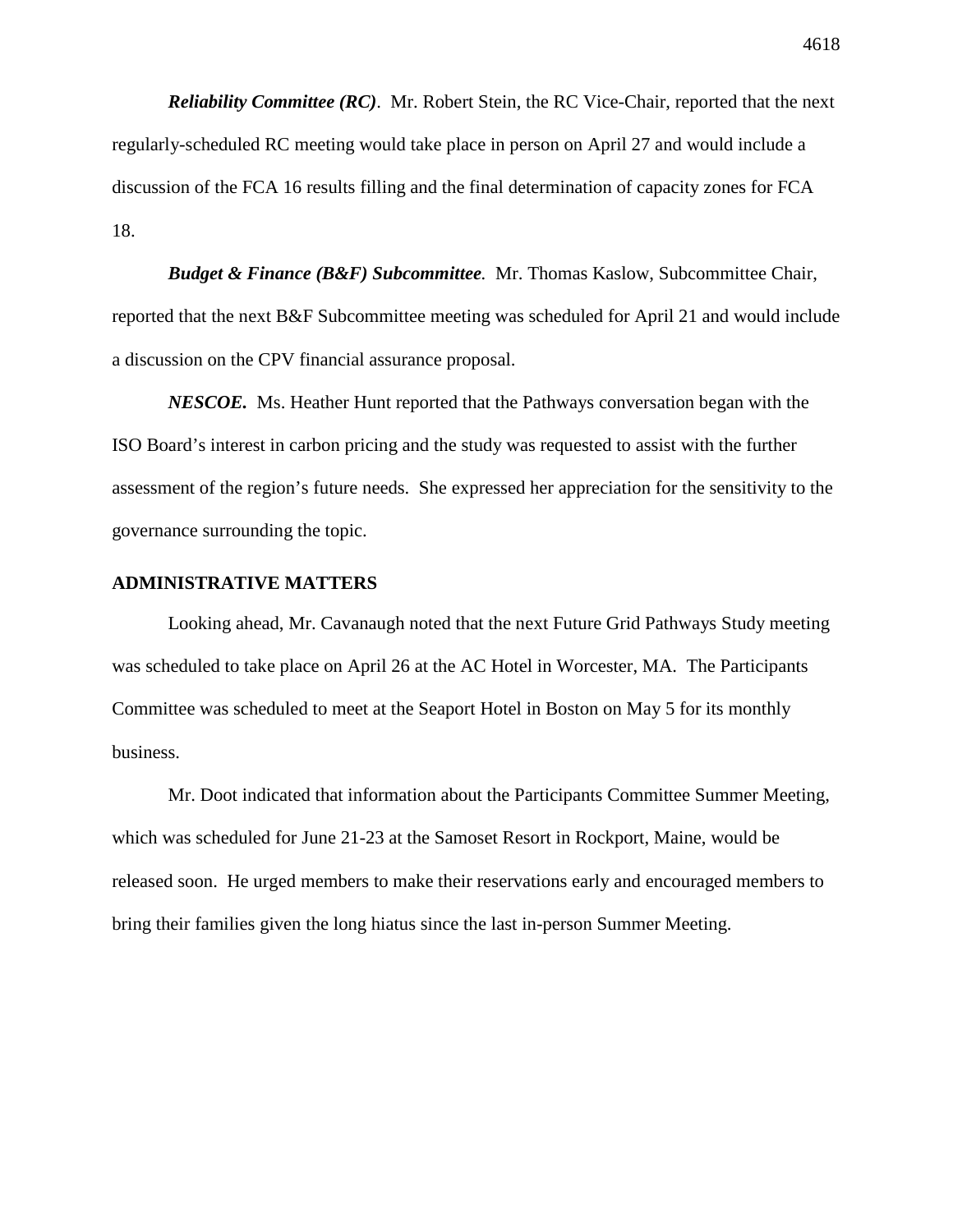# **FEEDBACK ON ISO BOARD MEMBER CANDIDATE (EXECUTIVE SESSION)**

There being no other general business, the Committee went into executive session to afford Participants an opportunity to provide feedback confidentially on the one incumbent ISO Board Director whose term was scheduled to expire. Committee members provided that confidential feedback, and were encouraged to reach out to their Sector JNC representative with any remaining feedback. Prior to concluding the executive session, Mr. Doot noted the proposed schedule for consideration and action on the JNC-recommended slate.

There being no further business, the meeting adjourned at 1:00 p.m.

Respectfully submitted,

David Doot, Secretary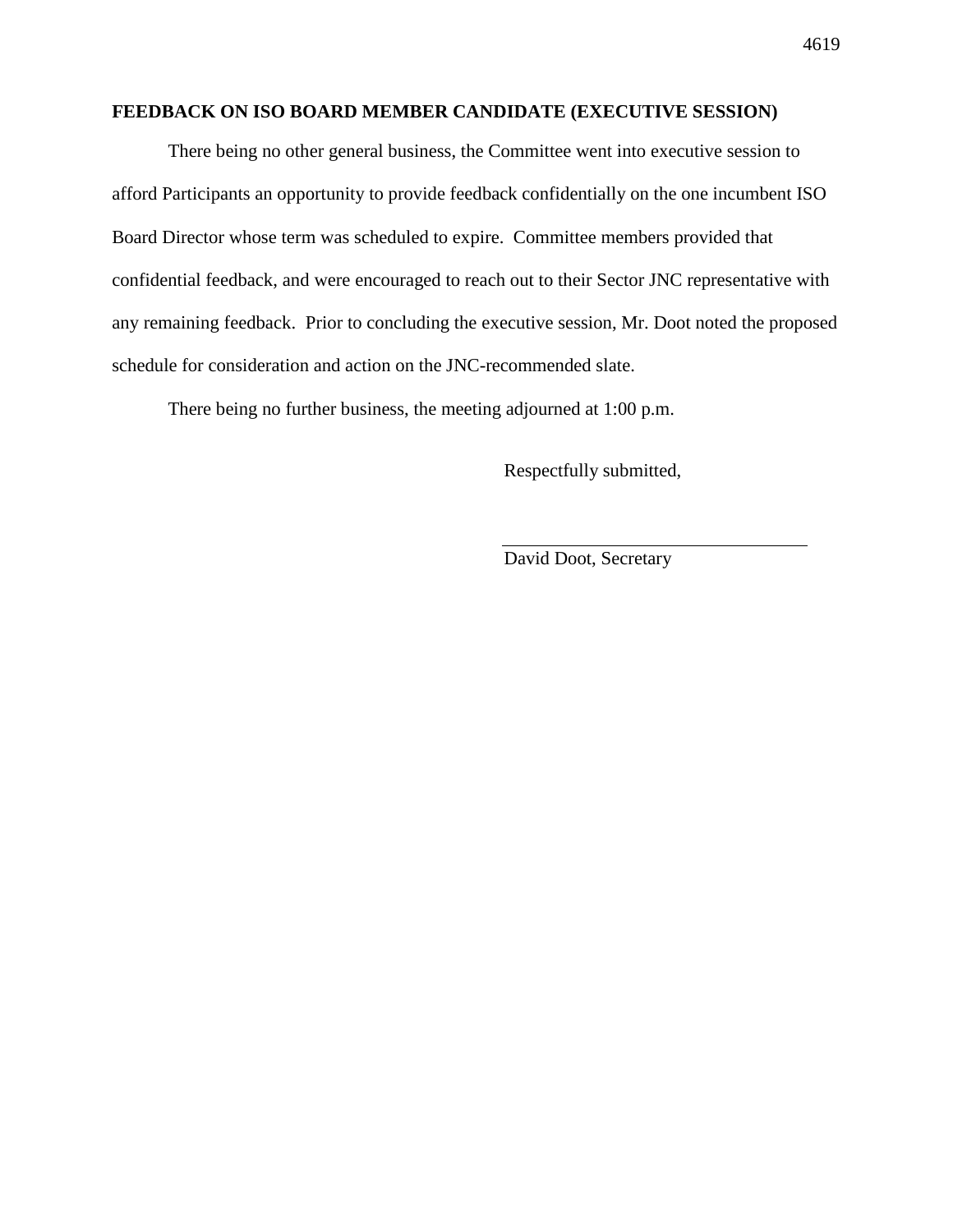#### **PARTICIPANTS COMMITTEE MEMBERS AND ALTERNATES PARTICIPATING IN APRIL 7, 2022 MEETING**

| PARTICIPANT NAME                              | <b>SECTOR</b><br><b>GROUP</b> | <b>MEMBER NAME</b>      | <b>ALTERNATE NAME</b> | <b>PROXY</b>                                 |
|-----------------------------------------------|-------------------------------|-------------------------|-----------------------|----------------------------------------------|
| Acadia Center                                 | End User                      | Melissa Birchard (tel)  |                       |                                              |
| Advanced Energy Economy (AEE)                 | <b>Associate Non-Voting</b>   | Caitlin Marquis (tel)   |                       |                                              |
| Anbaric Development Partners LLC              | <b>Provisional Member</b>     |                         | Theodore Paradise     |                                              |
| AR Large Renewable Gen. (RG) Group Member     | AR-RG                         | Alex Worsley            |                       |                                              |
| AR Small Load Response (LR) Group Member      | AR-LR                         | <b>Brad Swalwell</b>    |                       |                                              |
| AR Small Renew. Generation (RG) Group Member  | AR-RG                         | Erik Abend (tel)        |                       |                                              |
| Ashburnham Municipal Light Plant              | <b>Publicly Owned Entity</b>  |                         | <b>Brian Thomson</b>  |                                              |
| Associated Industries of Massachusetts (AIM)  | End User                      |                         |                       | Mary Smith (tel)                             |
| AVANGRID: CMP/UI                              | Transmission                  | Alan Trotta             | Jason Rauch           | A. Novicki (tel)                             |
| <b>Bath Iron Works Corporation</b>            | End User                      |                         |                       | <b>Bill Short</b>                            |
| <b>Belmont Municipal Light Department</b>     | <b>Publicly Owned Entity</b>  |                         | Dave Cavanaugh        |                                              |
| <b>Block Island Utility District</b>          | <b>Publicly Owned Entity</b>  | Dave Cavanaugh          |                       |                                              |
| Borrego Solar Systems Inc.                    | AR-DG                         | Liz Delaney             |                       |                                              |
| <b>Boylston Municipal Light Department</b>    | <b>Publicly Owned Entity</b>  |                         | <b>Brian Thomson</b>  |                                              |
| <b>BP</b> Energy Company                      | Supplier                      |                         |                       | José Rotger (tel)                            |
| <b>Braintree Electric Light Department</b>    | Publicly Owned Entity         |                         | Dave Cavanaugh        |                                              |
| Calpine Energy Services, LP                   | Supplier                      | Brett Kruse             |                       | <b>Bill Fowler;</b><br>John Flumerfelt (tel) |
| <b>Castleton Commodities Merchant Trading</b> | Supplier                      |                         |                       | <b>Bob Stein</b>                             |
| <b>Central Rivers Power</b>                   | AR-RG                         |                         | Dan Allegretti        |                                              |
| <b>Chester Municipal Light Department</b>     | <b>Publicly Owned Entity</b>  |                         | Dave Cavanaugh        |                                              |
| Chicopee Municipal Lighting Plant             | <b>Publicly Owned Entity</b>  |                         | <b>Brian Thomson</b>  |                                              |
| CleaResult Consulting, Inc.                   | AR-DG                         | Tamera Oldfield (tel)   |                       |                                              |
| Clearway Power Marketing LLC                  | Supplier                      |                         |                       | Pete Fuller                                  |
| Competitive Energy Services, LLC              | Supplier                      |                         | Eben Perkins (tel)    |                                              |
| Concord Municipal Light Plant                 | <b>Publicly Owned Entity</b>  |                         | Dave Cavanaugh        |                                              |
| Connecticut Municipal Electric Energy Coop.   | <b>Publicly Owned Entity</b>  | Brian Forshaw (tel)     |                       |                                              |
| <b>Connecticut Office of Consumer Counsel</b> | End User                      |                         | Dave Thompson (tel)   | Victor Owusu-Nantwi (tel)                    |
| Conservation Law Foundation (CLF)             | End User                      | Phelps Turner (tel)     |                       |                                              |
| Consolidated Edison Energy, Inc.              | Supplier                      | Grant Flagler (tel)     |                       |                                              |
| <b>Constellation Energy Generation</b>        | Supplier                      | Steve Kirk (tel)        | <b>Bill Fowler</b>    |                                              |
| CPV Towantic, LLC (CPV)                       | Generation                    | Joel Gordon             |                       |                                              |
| Cross-Sound Cable Company (CSC)               | Supplier                      |                         | José Rotger (tel)     |                                              |
| Danvers Electric Division                     | <b>Publicly Owned Entity</b>  |                         | Dave Cavanaugh        |                                              |
| Dominion Energy Generation Marketing          | Generation                    | Michael Purdie          |                       |                                              |
| DTE Energy Trading, Inc.                      | Supplier                      |                         |                       | José Rotger (tel)                            |
| Dynegy Marketing and Trade, LLC               | Supplier                      | Andy Weinstein          |                       | <b>Bill Fowler</b>                           |
| <b>Emera Energy Services</b>                  | Supplier                      |                         |                       | <b>Bill Fowler</b>                           |
| <b>Environmental Defense Fund</b>             | End User                      | Jolette Westbrook (tel) |                       |                                              |
| <b>Eversource Energy</b>                      | Transmission                  | James Daly (tel)        | Dave Burnham          |                                              |
| FirstLight Power Management, LLC              | Generation                    | Tom Kaslow              |                       |                                              |
| Galt Power, Inc.                              | Supplier                      | José Rotger (tel)       | Jeff Iafrati (tel)    |                                              |
| Garland Manufacturing Company                 | End User                      |                         |                       | <b>Bill Short</b>                            |
| <b>Generation Group Member</b>                | Generation                    |                         | Abby Krich            |                                              |
| Georgetown Municipal Light Department         | <b>Publicly Owned Entity</b>  |                         | Dave Cavanaugh        |                                              |
| <b>Granite Shore Power Companies</b>          | Generation                    |                         |                       | <b>Bob Stein</b>                             |
| Great River Hydro                             | AR-RG                         |                         |                       | <b>Bill Fowler</b>                           |
| Groton Electric Light Department              | Publicly Owned Entity         |                         | <b>Brian Thomson</b>  |                                              |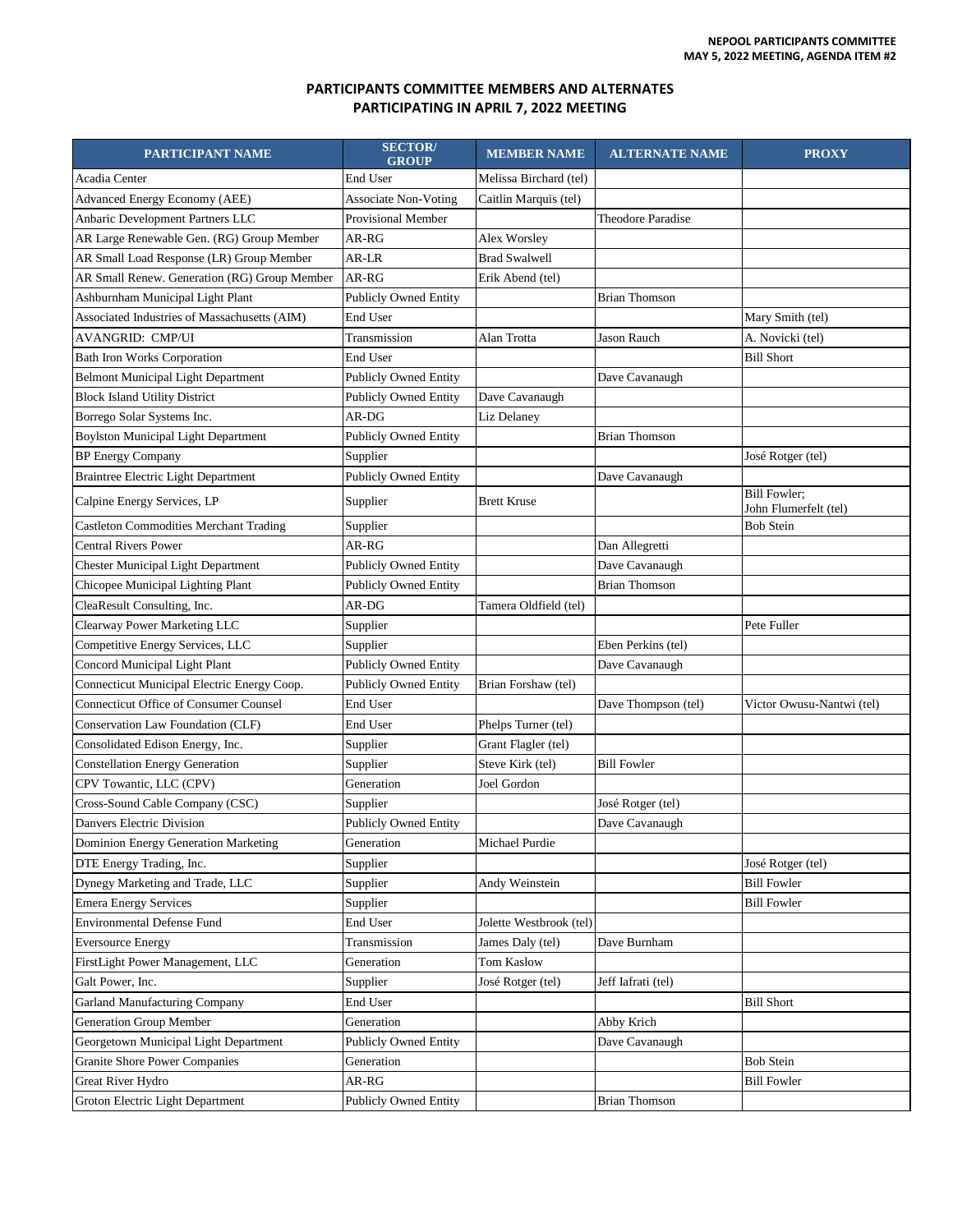#### **PARTICIPANTS COMMITTEE MEMBERS AND ALTERNATES PARTICIPATING IN APRIL 7, 2022 MEETING**

| PARTICIPANT NAME                                   | <b>SECTOR/</b><br><b>GROUP</b> | <b>MEMBER NAME</b>    | <b>ALTERNATE NAME</b> | <b>PROXY</b>        |
|----------------------------------------------------|--------------------------------|-----------------------|-----------------------|---------------------|
| Groveland Electric Light Department                | <b>Publicly Owned Entity</b>   |                       | Dave Cavanaugh        |                     |
| H.Q. Energy Services (U.S.) Inc. (HQUS)            | Supplier                       | Louis Guilbault (tel) | <b>Bob Stein</b>      |                     |
| <b>Hammond Lumber Company</b>                      | End User                       |                       |                       | <b>Bill Short</b>   |
| Harvard Dedicated Energy Limited                   | End User                       |                       |                       | <b>Jason Frost</b>  |
| High Liner Foods (USA) Incorporated                | End User                       |                       | William P. Short III  |                     |
| Hingham Municipal Lighting Plant                   | <b>Publicly Owned Entity</b>   |                       | Dave Cavanaugh        |                     |
| Holden Municipal Light Department                  | <b>Publicly Owned Entity</b>   |                       | <b>Brian Thomson</b>  |                     |
| Holyoke Gas & Electric Department                  | <b>Publicly Owned Entity</b>   |                       | <b>Brian Thomson</b>  |                     |
| Hull Municipal Lighting Plant                      | <b>Publicly Owned Entity</b>   |                       | <b>Brian Thomson</b>  |                     |
| Ipswich Municipal Light Department                 | <b>Publicly Owned Entity</b>   |                       | <b>Brian Thomson</b>  |                     |
| Jericho Power LLC (Jericho)                        | AR-RG                          | <b>Ben Griffiths</b>  | Nancy Chafetz (tel)   |                     |
| Jupiter Power                                      | Provisional Member             |                       |                       | Ron Carrier         |
| Littleton (MA) Electric Light and Water Department | <b>Publicly Owned Entity</b>   |                       | Dave Cavanaugh        |                     |
| Littleton (NH) Water & Light Department            | <b>Publicly Owned Entity</b>   |                       | Craig Kieny (tel)     |                     |
| Long Island Lighting Company (LIPA)                | Supplier                       |                       | Bill Kilgoar (tel)    |                     |
| Maine Power LLC                                    | Supplier                       | Jeff Jones (tel)      |                       |                     |
| Maine Public Advocate's Office                     | End User                       | Drew Landry (tel)     |                       |                     |
| Mansfield Municipal Electric Department            | <b>Publicly Owned Entity</b>   |                       | <b>Brian Thomson</b>  |                     |
| Maple Energy LLC                                   | AR-LR                          |                       |                       | Doug Hurley         |
| Marblehead Municipal Light Department              | <b>Publicly Owned Entity</b>   |                       | <b>Brian Thomson</b>  |                     |
| Mass. Attorney General's Office (MA AG)            | End User                       | Tina Belew (tel)      |                       |                     |
| Mass. Bay Transportation Authority                 | <b>Publicly Owned Entity</b>   |                       | Dave Cavanaugh        |                     |
| Mass. Municipal Wholesale Electric Company         | <b>Publicly Owned Entity</b>   | Brian Thomson         |                       |                     |
| Mercuria Energy America, LLC                       | Supplier                       |                       |                       | José Rotger (tel)   |
| Merrimac Municipal Light Department                | <b>Publicly Owned Entity</b>   |                       | Dave Cavanaugh        |                     |
| Middleborough Gas & Electric Department            | <b>Publicly Owned Entity</b>   |                       | Dave Cavanaugh        |                     |
| Middleton Municipal Electric Department            | <b>Publicly Owned Entity</b>   |                       | Dave Cavanaugh        |                     |
| National Grid                                      | Transmission                   | Tim Brennan (tel)     | Tim Martin            |                     |
| Natural Resources Defense Council (NRDC)           | End User                       | Bruce Ho (tel)        |                       |                     |
| Nautilus Power, LLC                                | Generation                     |                       | <b>Bill Fowler</b>    |                     |
| New Hampshire Electric Cooperative                 | <b>Publicly Owned Entity</b>   | Steve Kaminski        |                       | Brian Forshaw (tel) |
| New Hampshire Office of Consumer Advocate          | End User                       |                       | Jason Frost (tel)     |                     |
| New England Power Generators Assoc. (NEPGA)        | <b>Associate Non-Voting</b>    | <b>Bruce Anderson</b> |                       |                     |
| NextEra Energy Resources, LLC                      | Generation                     | Michelle Gardner      |                       |                     |
| North Attleborough Electric Department             | <b>Publicly Owned Entity</b>   |                       | Dave Cavanaugh        |                     |
| Norwood Municipal Light Department                 | <b>Publicly Owned Entity</b>   |                       | Dave Cavanaugh        |                     |
| NRG Power Marketing LLC                            | Supplier                       |                       | Pete Fuller           |                     |
| Nylon Corporation of America                       | End User                       |                       |                       | <b>Bill Short</b>   |
| Pascoag Utility District                           | Publicly Owned Entity          |                       | Dave Cavanaugh        |                     |
| Paxton Municipal Light Department                  | <b>Publicly Owned Entity</b>   |                       | <b>Brian Thomson</b>  |                     |
| Peabody Municipal Light Department                 | <b>Publicly Owned Entity</b>   |                       | <b>Brian Thomson</b>  |                     |
| PowerOptions, Inc.                                 | End User                       |                       |                       | Jason Frost         |
| Princeton Municipal Light Department               | <b>Publicly Owned Entity</b>   |                       | Brian Thomson         |                     |
| Reading Municipal Light Department                 | <b>Publicly Owned Entity</b>   |                       | Dave Cavanaugh        |                     |
| Rowley Municipal Lighting Plant                    | <b>Publicly Owned Entity</b>   |                       | Dave Cavanaugh        |                     |
| Russell Municipal Light Dept.                      | <b>Publicly Owned Entity</b>   |                       | <b>Brian Thomson</b>  |                     |
| Shell Energy North America (US), L.P.              | Supplier                       | Jeff Dannels          |                       |                     |

.